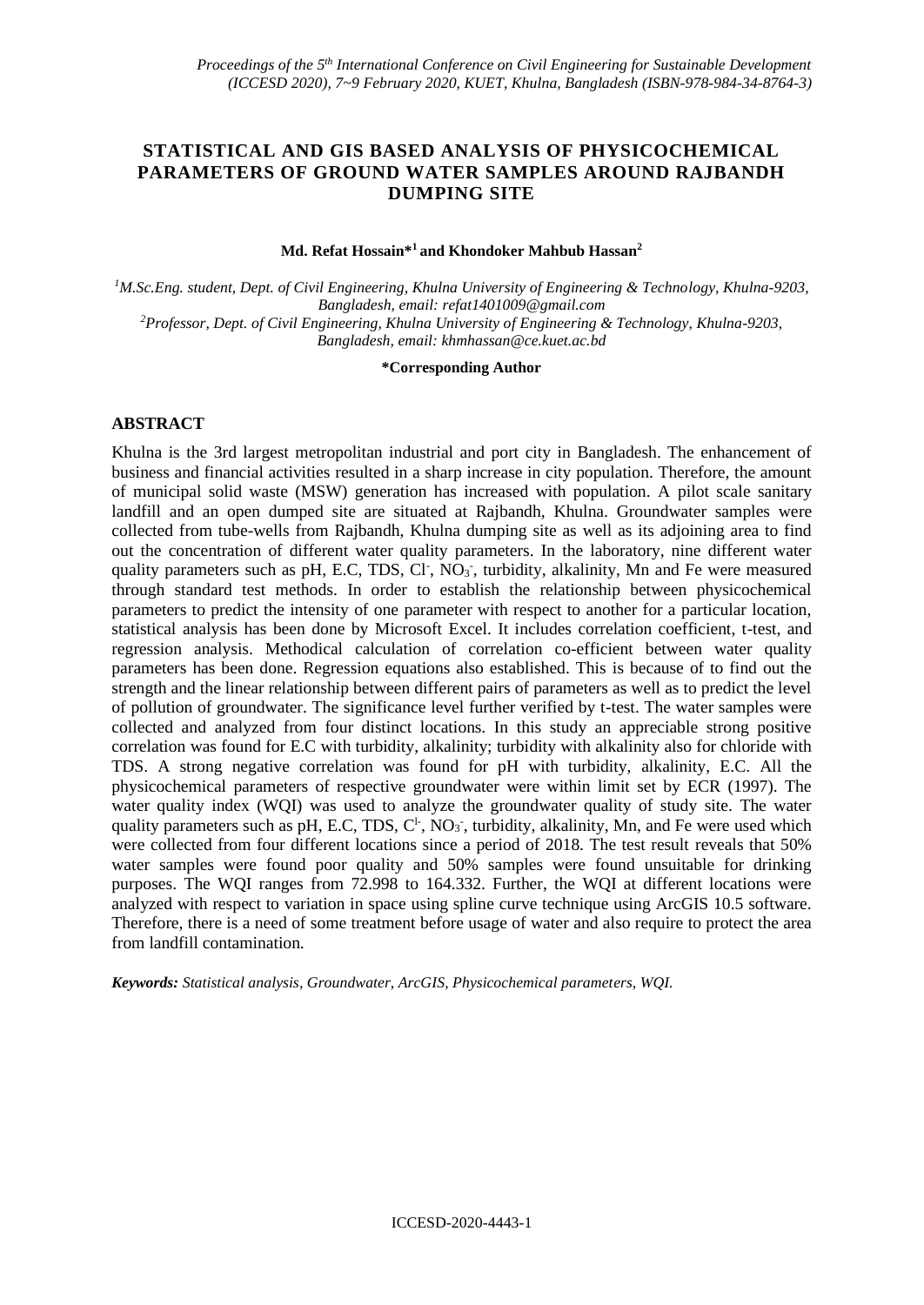*5 th International Conference on Civil Engineering for Sustainable Development (ICCESD 2020), Bangladesh*

# **1. INTRODUCTION**

Municipal solid waste (MSW) disposal in the surrounding environment has increased a large amount due to rapid urbanization and industrialization. Disposal of solid waste and sewage, urban runoff, agricultural activities and polluted surface water are major contributors to deteriorate urban groundwater resources (Jain et al., 1995). Groundwater are used for domestic and agricultural purposes. According to WHO organization, about 80% of all the diseases in human beings are caused by water. The water quality may be described by its physicochemical and micro-biological parameters. The quality is a function of the physical, chemical and biological parameters, and could be subjective, since it depends on a particular intended use (Tatawat et.al, 2008). Once the groundwater is contaminated, its quality cannot be restored by stopping the pollutants from (Ramakrishnaiah et.al, 2009) the source. So, continuously water quality monitoring is very much necessary. The modeling, arrangement and explanation of checking data are the most important steps in the appreciation of water quality. Generally, water quality parameters are interacting with each other. Although laboratory facilities and sufficient manpower, regularly checking all the parameters is very much challenging tasks. Generally, the laboratory methods are time consuming and very much costly so, some methods can develop which will provide easy, reliable and cost effective methods to collect data and provide information of the level of pollution by different parameters(Agarwal et.al, 2011). For this reason, in recent years a very simple method track based on statistical correlation has been developed using mathematical relationship for comparison of physicochemical parameters (Kaur et.al, 2011). Uncertainty range reduces by the study of correlation. Further, correlation coefficients have been tested by using t-test to determine the significance.

Khulna, Rajbandh zone was selected because city corporation solid waste is dumped in that area. So, it can be said that groundwater can normally be polluted in that area and people get affected by ingestion though people drink water from deep tube-well. For this study, four locations namely Hogladanga landfill (location 1), Joykhali landfill (location 2), Progoti Secondary School, Hogladanga (location 3), R.S.O Hasari and Culture station (location 4) were selected.

Statistical studies have been done on different pairs of parameters to find out the correlation coefficient and then regression equations were established to understand the limit of pollution level by parameters. Further t-test was applied for checking significance. Now a day's software- based analysis for the assessment of groundwater quality is increasing. Different types of software are used for groundwater modelling as well as groundwater quality assessment for examples Modflow, Phreeqe, MT3D, GIS etc. To determine the water quality, these software -based study is followed to compare the numerical or analytical based study. So, there are several techniques used to determine groundwater contamination or water quality assessment which is caused by landfill.

# **2. MATERIALS AND METHODS**

# **2.1 Study area**

Khulna Rajbandh location was selected for this study. It is 8 km far from the city center. Groundwaters were collected from tube-wells from 4 locations around landfill site.

Location: Latitude: 22º47'43.17'' Longitude: 89º29'58.35"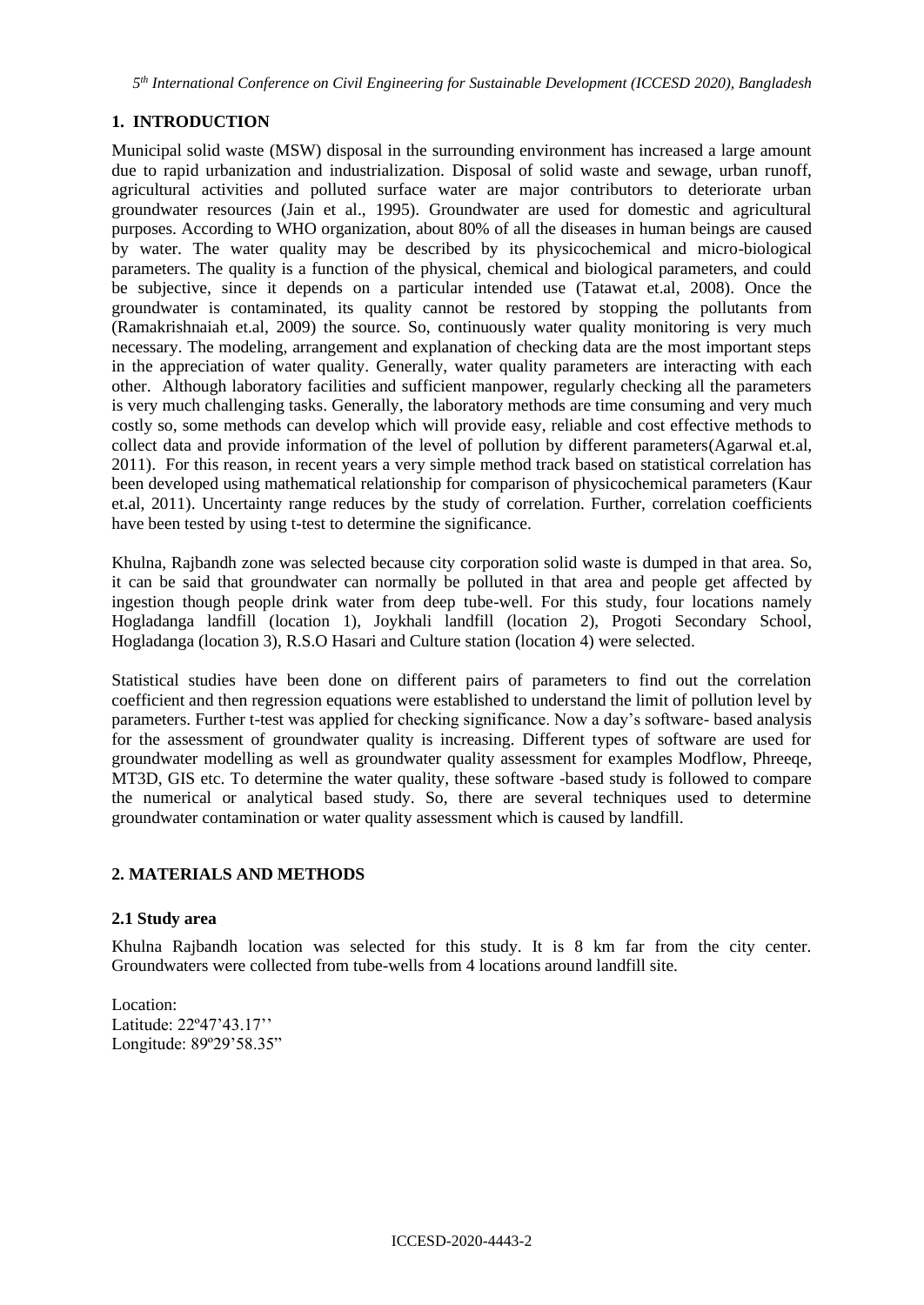

Figure 1: Selected study area at Rajbandh from google earth

# **2.2 Analytical method**

The groundwater samples were immediately transferred to the laboratory and stored in Refrigerator. The analysis was started without any delay in the lab based on APHA (1999) methods. In case of physicochemical parameters includes pH was measured by pH meter, Electrical Conductivity (EC) was measured by EC meter, turbidity was measured by Turbidimeter. On the other hand, Chloride, alkalinity was tested by titration. TDS was tested by gravimetric method. NO<sub>3</sub>, Fe, Mn were tested by Spectrophotometer.

# **2.3 Statistical analysis**

The correlation between various physicochemical parameters of water samples were analyzed statically conducting Pearson correlation through Microsoft Excel by equation (1).

Coefficient of correlation (r):

$$
r = \frac{n(\sum xy) - \sum x \sum y}{\sqrt{[n \sum x^2 - (\sum x)^2] \cdot [n \sum y^2 - (\sum y)^2]}}
$$
(1)

where,

 $x =$  Individual reading of  $1<sup>st</sup>$  parameter

 $y =$  Individual reading of  $2<sup>nd</sup>$  parameter  $n =$  number of values of single parameter

The correlation among the different parameters will be true when the value of correlation coefficient (r) is high and approaching to one (Joshi et.al, 2009). Correlation, the relationship between two variables, is closely related to prediction. The greater the association between variables, more accurately can predict the outcome of events (Kaur et.al, 2011).

# **2.4 t-test**

For checking the significance t-test was conducted and the formula is given below by equation (2):

$$
t = \frac{|\overline{x_1} - \overline{x_2}|}{\sqrt{\frac{S_1^2}{n_1} + \frac{S_2^2}{n_2}}}
$$
(2)

where,

 $\bar{x}$ 1 = average value of 1<sup>st</sup> parameter  $\bar{x}_2$  = average value of 2<sup>nd</sup> parameter  $n_1$  = number of reading of 1<sup>st</sup> parameter  $n_2$  = number of reading of  $2<sup>nd</sup>$  parameter  $s_1$  = standard deviation of 1<sup>st</sup> parameter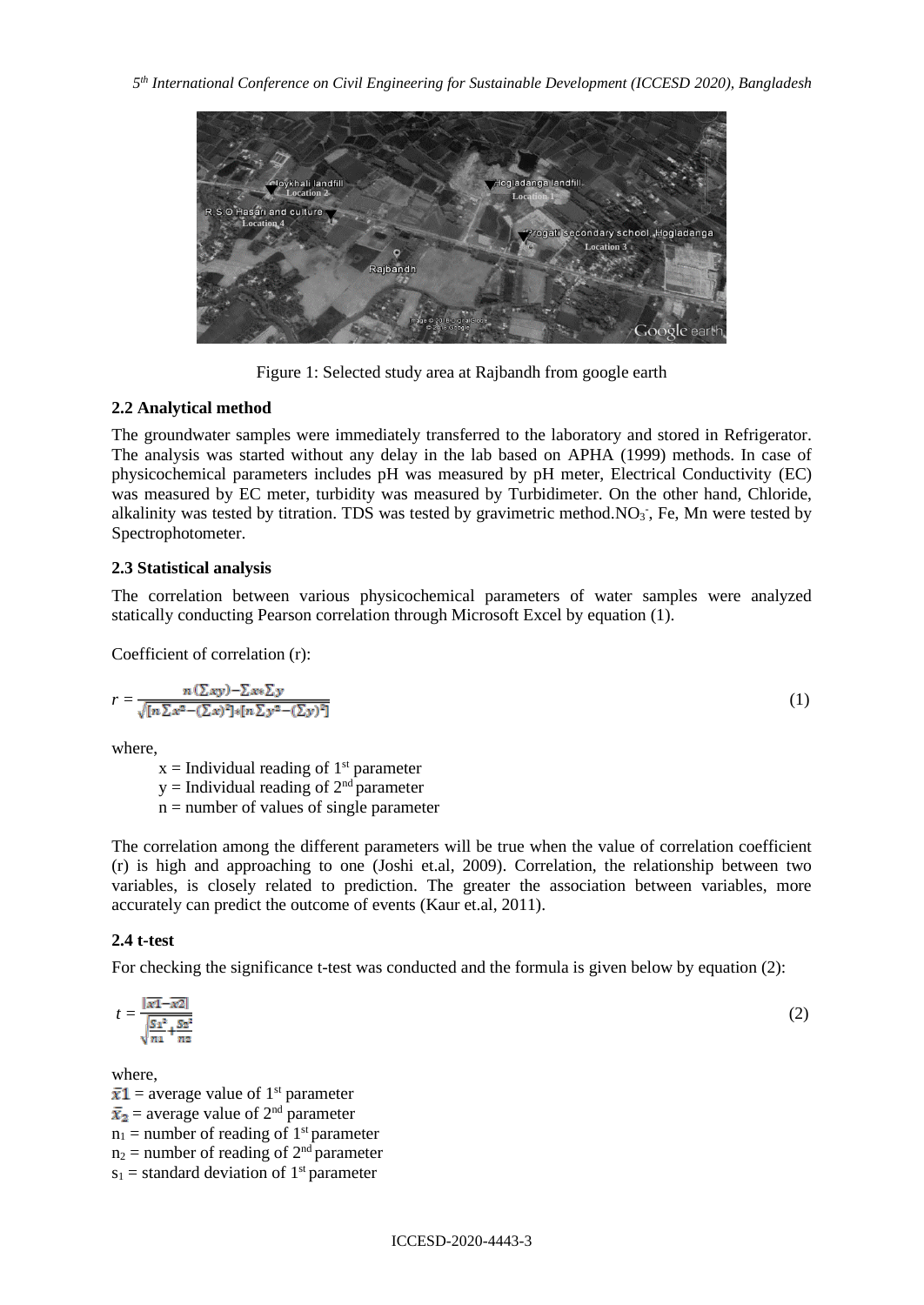$s_2$  = standard deviation of  $2<sup>nd</sup>$  parameter

In case of standard deviation, the formula is given below by equation (3):

$$
S = \sqrt{\frac{\sum (x - \bar{x})^2}{n - 1}}\tag{3}
$$

After finding the t value it was checked by the critical value from t-table provided by (Pearson et.al, 1966). The table 1 is shown below.

| df             | $One-Tail = .4$<br>$Two-Tail = .8$ | 0.25<br>0.5 | 0.1<br>0.2 | 0.05<br>0.1 | 0.025<br>0.05 | 0.01<br>0.02 | 0.005<br>0.01 | 0.0025<br>0.005 | 0.001<br>0.002 |
|----------------|------------------------------------|-------------|------------|-------------|---------------|--------------|---------------|-----------------|----------------|
|                | 0.325                              | 1.000       | 3.078      | 6.314       | 12.706        | 31.821       | 63.657        | 127.32          | 318.31         |
| 2              | 0.289                              | 0.816       | 1.886      | 2.920       | 4.303         | 6.965        | 9.925         | 14.089          | 22.327         |
| 3              | 0.277                              | 0.765       | 1.638      | 2.353       | 3.182         | 4.541        | 5.841         | 7.453           | 10.214         |
| $\overline{4}$ | 0.271                              | 0.741       | 1.5333     | 2.132       | 2.776         | 3.747        | 4.604         | 5.598           | 7.173          |
| 5              | 0.267                              | 0.727       | 1.476      | 2.015       | 2.571         | 3.365        | 4.032         | 4.773           | 5.893          |
| 6              | 0.265                              | 0.718       | 1.440      | 1.943       | 2.447         | 3.143        | 3.707         | 4.317           | 5.208          |
| 7              | 0.263                              | 0.711       | 1.415      | 1.895       | 2.365         | 2.998        | 3.499         | 4.029           | 4.785          |
| 8              | 0.262                              | 0.706       | 1.397      | 1.860       | 2.306         | 2.896        | 3.355         | 3.833           | 4.501          |
| 9              | 0.261                              | 0.703       | 1.383      | 1.833       | 22.262        | 2.821        | 3.250         | 3.690           | 4.297          |

Table 1: Critical values of the t distribution

I Considered p level at  $p = 0.05$  (5%), which means 95% confident. Also considered two tailed tests.

If calculated t value  $\langle$  critical t value, then accept null hypothesis (H<sub>0</sub>) If calculated t value > critical t value, then reject null hypothesis  $(H_0)$ 

Where null hypothesis means there is no significant difference and  $t > t_c$  this would mean there is a significant difference.

#### **2.5 Regression analysis**

Regression analysis is a set of statistical methods for estimating the relationships among variables. It measures the nature and extent of correlation and predicts the unknown values of one variable from known values of another variable (Agarwal et.al, 2011). The regression equation (4) is shown below

$$
y = a + bx \tag{4}
$$

where a is called y axis intercept and b is the slope of regression line. Now a and b can be expressed by the following equations  $(5)$  &  $(6)$ .

$$
b = \frac{\sum xy - n\bar{x}\bar{y}}{\sum x^2 - n\bar{x}^2} \tag{5}
$$

and  $a = \overline{y} - b\overline{x}$  (6)

#### **2.6 Drinking water quality index (DWQI)**

Water quality assessment was carried out using WQI, which is widely used for evaluating drinking water quality. The WQI was initially invented by Brown et.al (1970) and then modified by Backman et.al (1998). According to the reports by the "World Health Organization (WHO)" in 2004, using

#### ICCESD-2020-4443-4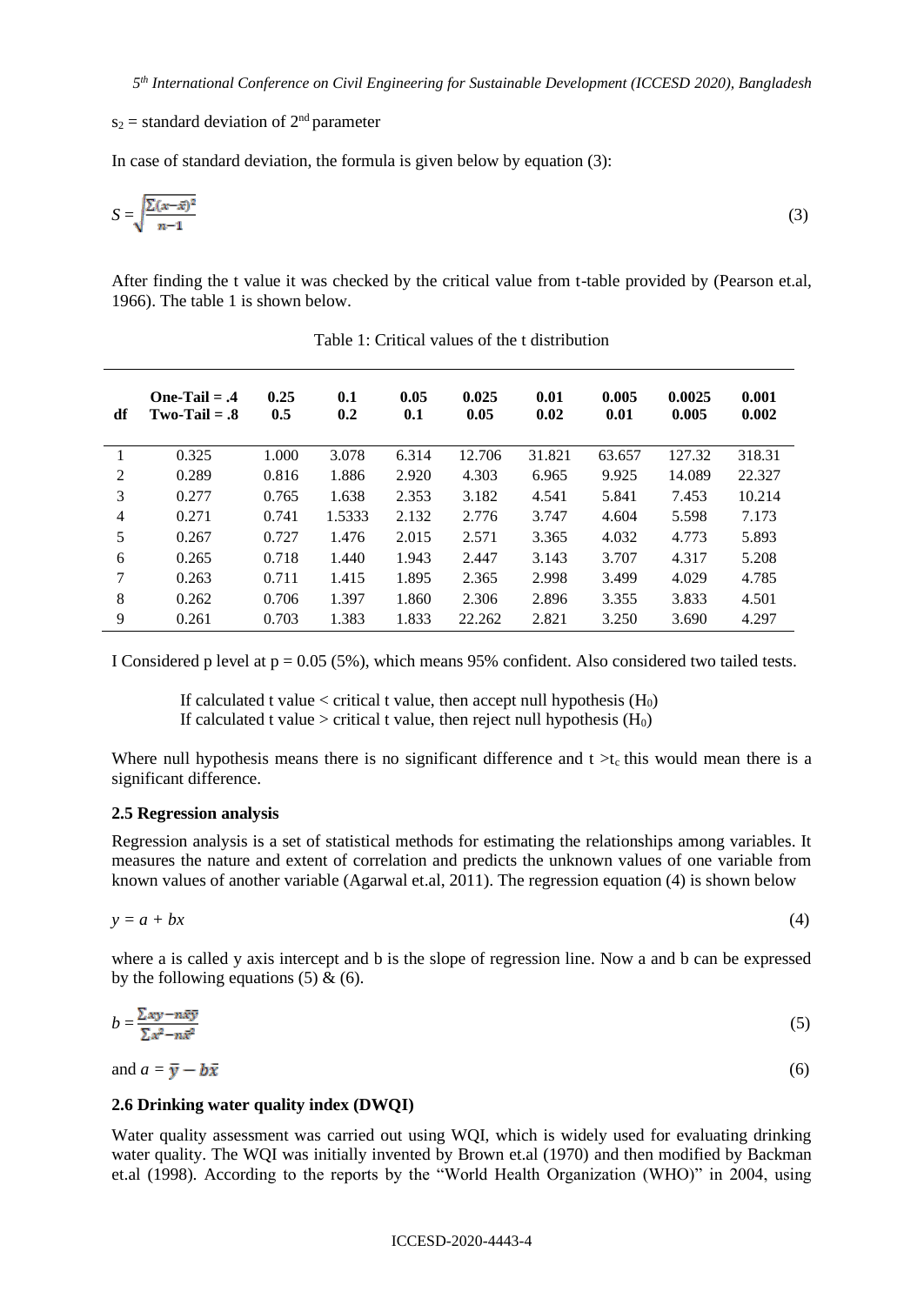WQI would help to clarify combinatorial effect of each parameters as well as all qualitative parameters on drinking water quality (Abbasnia et.al, 2018). Each of the parameters has been assigned according to its relative importance in the overall quality of water for drinking purposes. The relative weight was computed using the following equation (7):

$$
Wi = \sum \frac{wi}{\sum_{i=1}^{n} wi} \tag{7}
$$

Where,  $Wi = relative weight of each parameter$  $wi = weight of each parameter$  $n =$  number of parameters

For each parameter, the quality rating scale was calculated by dividing its concentration in each water sample to its respective standards (released by World Health Organization 2011) (Edition 2011) and finally multiplied the results by 100 through equation (8).

$$
qi = \frac{Ci}{si} x 100
$$
 (8)

Where,  $qi =$  the quality rating  $Ci = concentration of each parameter (mg/L)$  $Si =$  standard limit (mg/L) according to WHO released in 2011

The quality of water is calagorized into five types which is shown in table 2

For computing of sub index of each parameter, weight (Wi) of each parameter is needed which is shown in table 3.

| <b>WQI</b> value | <b>Rating of water quality</b>      | Grating |  |
|------------------|-------------------------------------|---------|--|
| $0 - 25$         | Excellent water quality             | A       |  |
| $26 - 50$        | Good water quality                  | B       |  |
| 51-75            | Poor water quality                  | C       |  |
| 76-100           | Very poor water quality             | D       |  |
| Above 100        | Unsuitable for drinking<br>purposes | E       |  |

Table 3: The weight (wi) and WHO standard values for drinking water

| <b>Parameters</b> | Concentration (mg/L) (Ci) | WHO $(mg/L)$ (Si) | weight (wi) |
|-------------------|---------------------------|-------------------|-------------|
| pH                | 7.64                      | $6.5 - 8.5$       | 4           |
| E.C               | 1102                      | 750               | 4           |
| <b>TDS</b>        | 1280                      | 500               | 4           |
| $Cl-$             | 600                       | 250               | 3           |
| NO <sub>3</sub>   | 0.15                      | 10                | 5           |
| turbidity         | 3.01                      | 4                 | 3           |
| alkalinity        | 260                       | 300               | 3           |
| Mn                | 0.1                       | 0.1               | 4           |
| Fe                | 0.32                      | 0.3               | 4           |
|                   |                           | $Sum =$           | 34          |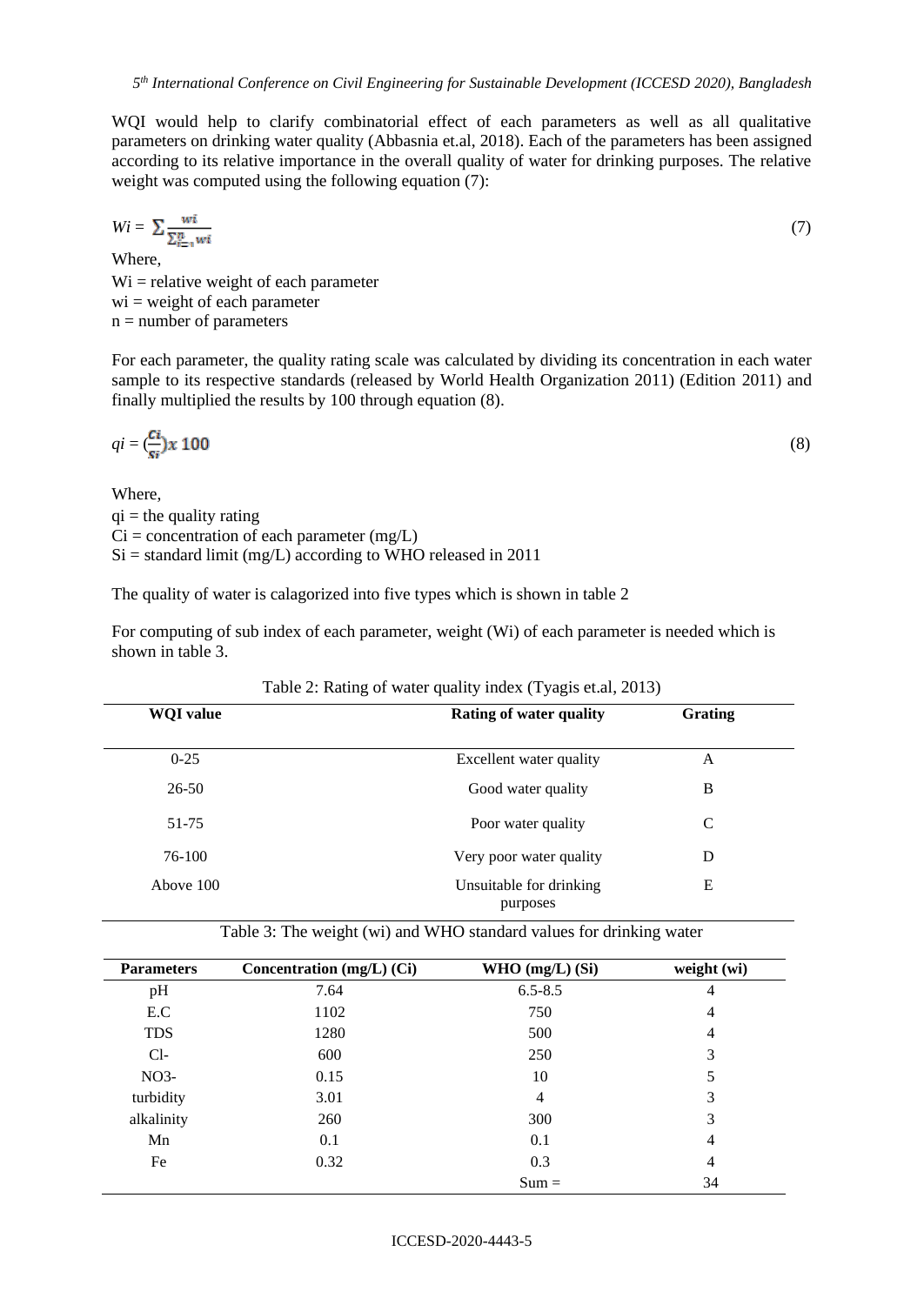In the final stage of WQI computing the SIi was first determined for each parameter and then the sum of SIi values gave the WOI for each sample shown in equations (9)  $\&(10)$ 

$$
S1i = Wi \; x \; qi \tag{9}
$$

Where, SIi is the sub-index of each parameter

$$
WQI = \sum_{i=1}^{n} SIi
$$
 (10)

Where, WQI is the water quality index

### **3. RESULTS AND DISCUSSION**

At first the concentration of water quality parameters was determined in the laboratory and compared with allowable limit referred by ECR (1997) for groundwater sample. The data are shown in Table 4.

| <b>Items</b>             | pH          | <b>Chloride</b><br>(mg/L) | $E.C$ ( $\mu$ s/cm) | <b>Turbidity</b><br>(NTU) | $TDS$ (mg/L)    | alkalinity<br>(mg/L) |
|--------------------------|-------------|---------------------------|---------------------|---------------------------|-----------------|----------------------|
| Location 1               | 7.2         | 420                       | 1400                | 4.44                      | 860             | 295                  |
| Location 2               | 7.6         | 230                       | 538                 | 2.11                      | 486             | 255                  |
| Location 3               | 7.64        | 600                       | 1102                | 3.01                      | 1280            | 260                  |
| Location 4               | 7.82        | 500                       | 800                 | 1.95                      | 980             | 225                  |
| Sum                      | 30.26       | 1750                      | 3840                | 11.51                     | 3606            | 1035                 |
| average $(X)$            | 7.565       | 437.5                     | 960                 | 2.8775                    | 901.5           | 258.75               |
| Standard<br>deviation(S) | 0.261       | 156.710                   | 373.0273            | 1.1413                    | 328.5254        | 28.686               |
| Variance                 | 0.068       | 24558.333                 | 139149.3            | 1.3027                    | 107929          | 822.916              |
| n                        | 4           | 4                         | 4                   | $\overline{4}$            | 4               | 4                    |
| <b>BD</b> standard       | $6.5 - 8.5$ | $150-600$ (mg/L)          | $-\mu s/cm$         | <b>10 NTU</b>             | $1000 \ (mg/L)$ | $200 \ (mg/L)$       |

Table 4: Values of physicochemical parameters with Bangladesh standard

The above value shows pH are within allowable limit, chlorides are also within allowable limit, but in case of Bangladesh some region above 250mg/L amount of chloride creates salty tastes in drinking water. Due to moderate amount of chloride present in water EC shows high values and there is no Bangladesh standard limit in this case. Turbidity values are within limit. Drinking natural alkaline water is generally considered safe, since it contains natural minerals. Alkalinity acts as a buffer.

For the calculation of correlation coefficient and t-test, some calculation has already shown above table. Different pairs of water quality parameters with significant correlation coefficients are given in Table 5.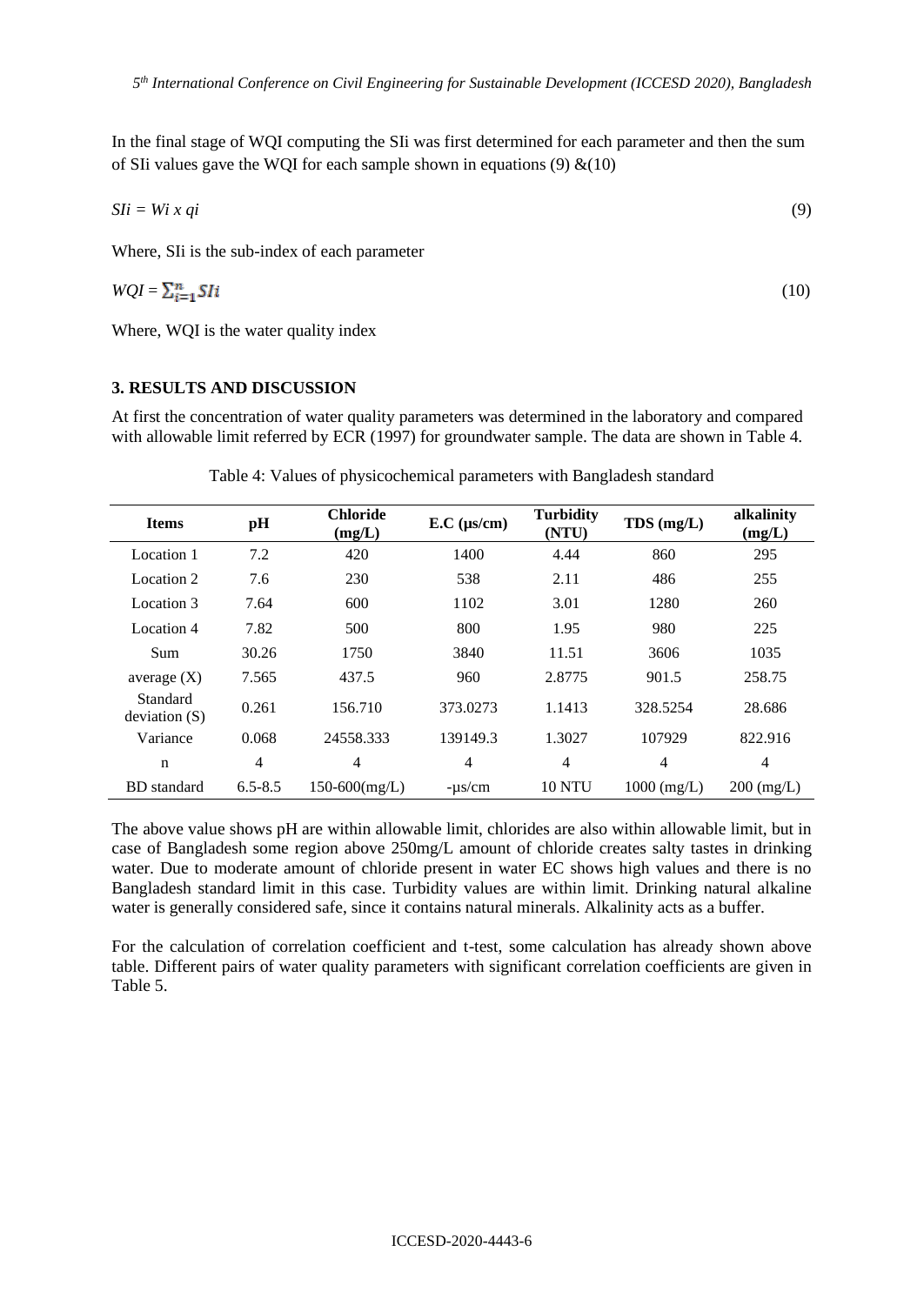| SL No          | <b>Pairs of Parameters</b> | correlation | t test  | <b>Significant or not</b><br>significant<br>(p<0.05) |
|----------------|----------------------------|-------------|---------|------------------------------------------------------|
| 1              | pH & Cl                    | 0.2216      | 5.4869  | Significant                                          |
| $\overline{c}$ | pH & E.C-                  | $-0.7024$   | 5.1065  | Significant                                          |
| 3              | pH & Turbidity             | $-0.9201$   | 8.0063  | Significant                                          |
| $\overline{4}$ | pH & Alkalinity            | $-0.9721$   | 17.5117 | Significant                                          |
| 5              | pH & TDS                   | 0.1901      | 5.4421  | Significant                                          |
| 6              | $Cl-$ &E.C                 | 0.5299      | 2.5827  | Significant                                          |
| 7              | Cl- & Turbidity            | 0.1779      | 5.5467  | Significant                                          |
| 8              | Cl- & Alkalinity           | $-0.1306$   | 2.2439  | Not Significant                                      |
| 9              | $Cl - &$ TDS               | 0.9929      | 2.5495  | Significant                                          |
| 10             | E.C & Turbidity            | 0.9227      | 5.1316  | Significant                                          |
| 11             | E.C & Alkalinity           | 0.7198      | 3.7487  | Significant                                          |
| 12             | E.C & TDS                  | 0.5392      | 0.2354  | Not significant                                      |
| 13             | Turbidity &<br>Alkalinity  | 0.9263      | 17.8251 | Significant                                          |
| 14             | turbidity & TDS            | 0.2056      | 5.4706  | Significant                                          |
| 15             | alkalinity & TDS           | $-0.0750$   | 3.8981  | Significant                                          |

Table 5: correlation between different pairs of parameters and t-test results

In the present study, pH has strong significant negative correlation with E.C ( $r = -0.7024$ ,  $t = 5.1065$ ), turbidity ( $r = -0.9201$ ,  $t = 8.0063$ ). The chloride has weak negative correlation with alkalinity ( $r = -1$ ) 0.1306, t = 2.2439); weak correlation for alkalinity with TDS ( $r = -0.0750$ ,  $t = 3.8981$ ) also pH has strong negative correlation with alkalinity ( $r = -0.9721$ ,  $t = 17.5117$ ). This shows that with any increase or decrease in the values of pH; electrical conductivity (E.C), turbidity, alkalinity exhibit decreases or increase in their values.

EC shows significant strong positive correlation with turbidity ( $r = 0.9227$ ,  $t = 5.1316$ ), alkalinity ( $r =$ 0.7198, t = 3.7487) also for chloride with TDS ( $r = 0.9929$ ,  $t = 2.5494$ ). Turbidity shows significant strong positive correlation with alkalinity ( $r = 0.9263$ ,  $t = 17.8251$ ). Chloride has moderate positive correlation with E.C ( $r = 0.5299$ ,  $t = 2.5827$ ) also has weak positive correlation with turbidity ( $r =$ 0.1779, t = 5.5467).E.C has moderate positive correlation with TDS ( $r = 0.5393$ , t = 0.2354). pH shows weak positive correlation with chloride ( $r = 0.2216$ ,  $t = 5.4869$ ) also for pH with TDS ( $r =$ 0.1901, t = 5.4421); for turbidity with TDS ( $r = 0.2056$ , t = 5.4706). The result of calculated correlation coefficient using equation further checked by MS Excel using CORREL function. Figure 2 represent strong positive correlation between alkalinity and turbidity. Regression equation also shows in the graph.  $\mathbb{R}^2$  (coefficient of determination) reveals that 86% in the variation of turbidity is due to variation of alkalinity.



Figure 2: Correlation between alkalinity and turbidity

#### ICCESD-2020-4443-7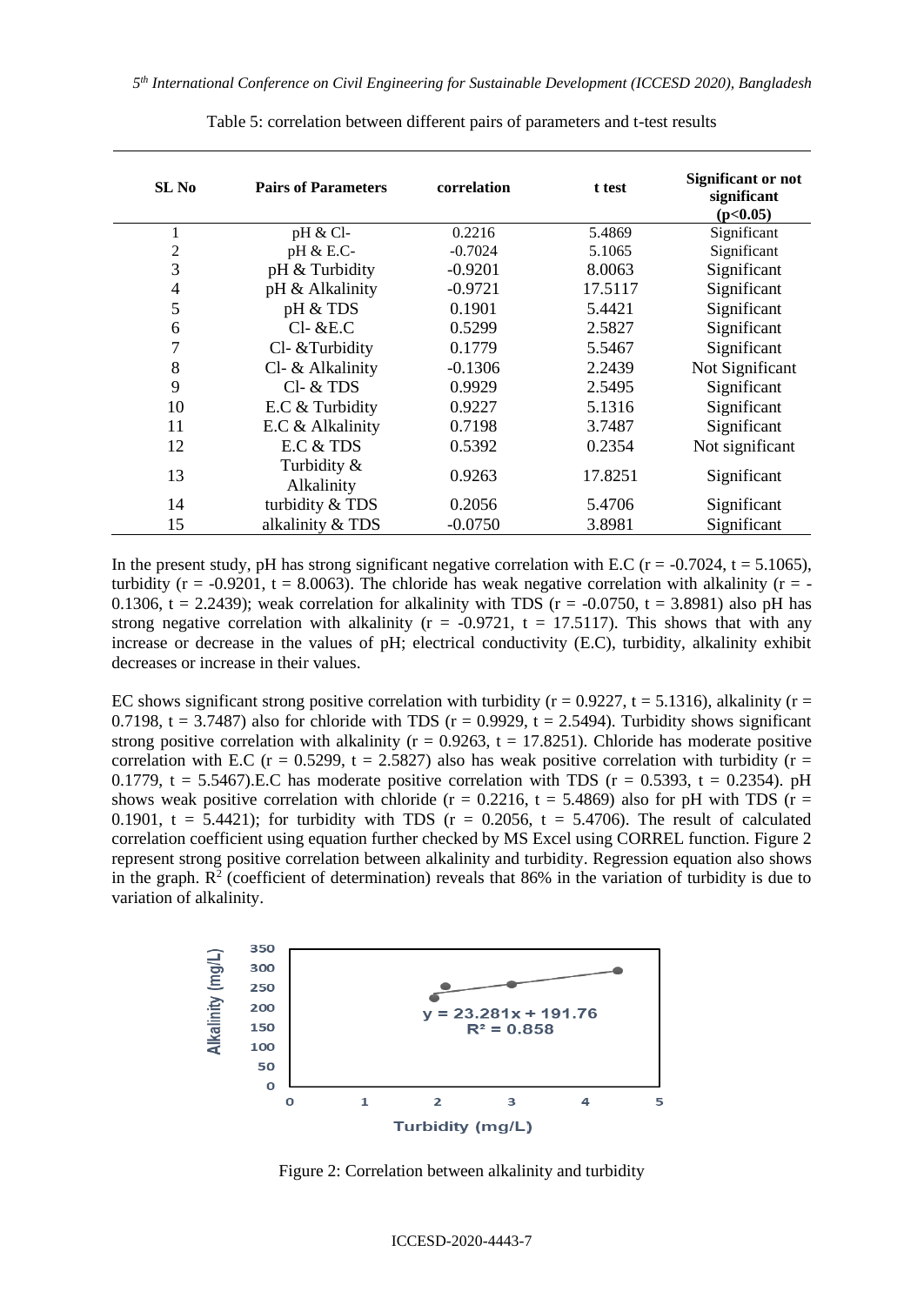Figure 3 represents strong negative correlation between alkalinity and pH. Regression equation of pH also shows in this graph. The intercept (expected mean) value is 1065.6 and slope is -106.66. For any value of pH the value of alkalinity can forecast.



Figure 3: Correlation between alkalinity and pH

Figure 4 represents strong positive correlation between TDS and chloride. Regression equation of chloride also shows in this graph. The intercept value is -9.1591 and slope is 2.081. For any value of chloride, the value of TDS can forecast without laboratory test. If the independent variables can't all equal zero, or one get an impossible negative y-intercept, don't interpret the value of the y-intercept! The developed equations can further apply to predict the approximate value of one variable with respect to another which is a time saving process.



Figure 4: Correlation between TDS and Chloride

Now it is necessary to calculate the degrees of freedom and go to the t-table 1 to determine if the t-test is significant at  $p < 0.05$ . The degree of freedom in this study was  $(4+4-2) = 6$  and for 5% p value and for two tailed test the critical t value was 2.447.

So, the t-test result indicating a 95% probability of a significant difference between pH with chloride, electrical conductivity (E.C), turbidity, alkalinity. Also, a 95% probability of a significant difference between electrical conductivity with turbidity, alkalinity; turbidity with alkalinity; chloride with E.C, turbidity. But in case of chloride and alkalinity null hypothesis means there is no significant difference shows.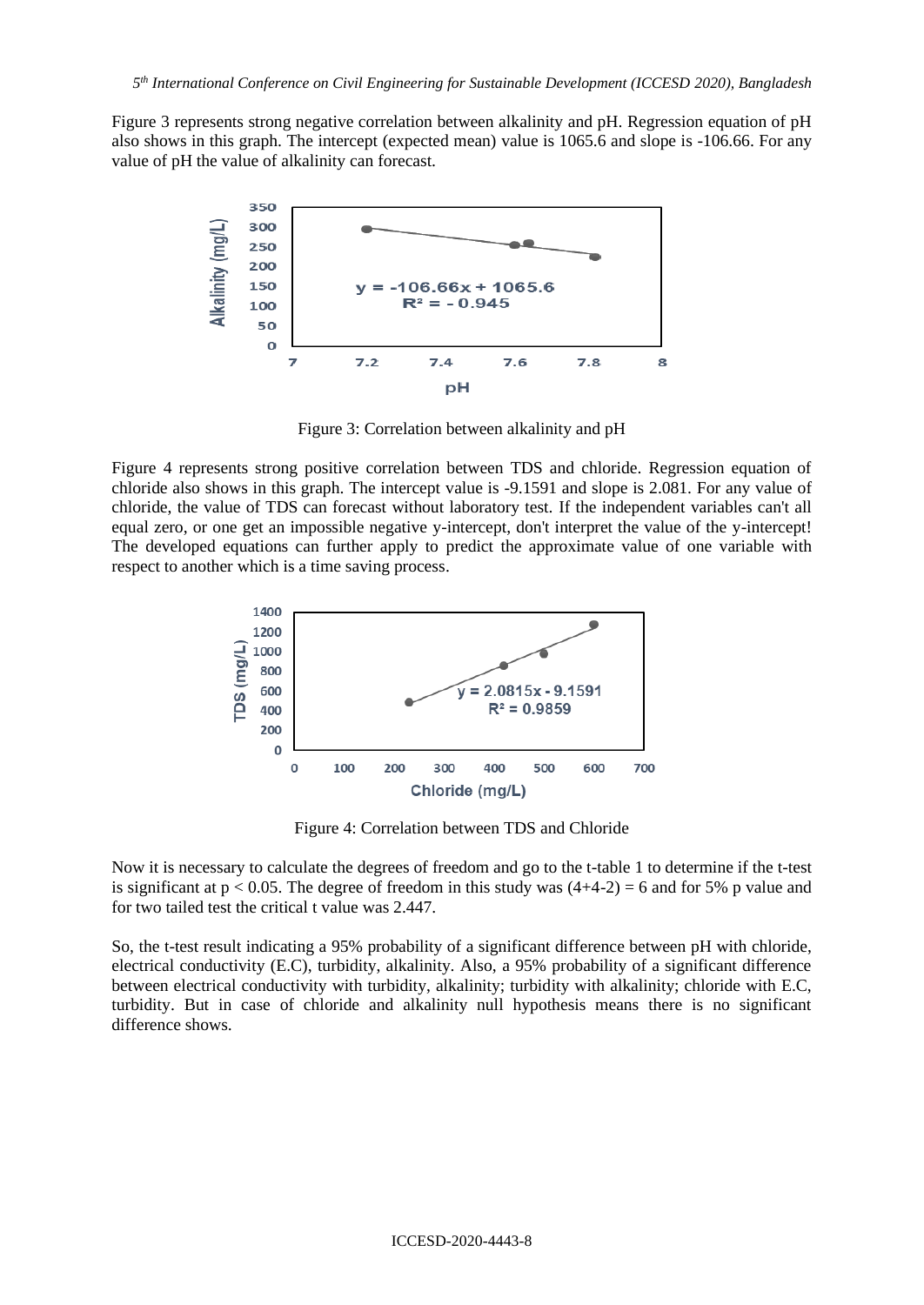*5 th International Conference on Civil Engineering for Sustainable Development (ICCESD 2020), Bangladesh*

| <b>Parameters</b> | <b>Concentration</b><br>$(mg/L)$ (Ci) | <b>WHO</b><br>(mg/L)<br>(Si) | weight (wi)    | relative<br>weight(Wi) | $q\mathbf{i} = ($<br>$Ci/Si)*100$ | $SIi =$<br>Wi*qi |
|-------------------|---------------------------------------|------------------------------|----------------|------------------------|-----------------------------------|------------------|
| pH                | 7.2                                   | $6.5 - 8.5$                  | 4              | 0.117647               | 96                                | 11.29412         |
| E.C               | 1400                                  | 750                          | $\overline{4}$ | 0.117647               | 186.66                            | 21.96            |
| <b>TDS</b>        | 860                                   | 500                          | 4              | 0.117647               | 172                               | 20.23529         |
| $Cl-$             | 420                                   | 250                          | 3              | 0.088235               | 168                               | 14.82353         |
| NO <sub>3</sub>   | 0.2                                   | 10                           | 5              | 0.147059               | $\overline{2}$                    | 0.294118         |
| turbidity         | 4.44                                  | 4                            | 3              | 0.088235               | 111                               | 9.794118         |
| alkalinity        | 295                                   | 300                          | 3              | 0.088235               | 98.33                             | 8.676176         |
| Mn                | 0.5                                   | 0.1                          | $\overline{4}$ | 0.117647               | 500                               | 58.82353         |
| Fe                | 0.47                                  | 0.3                          | 4              | 0.117647               | 156.66                            | 18.43059         |
|                   |                                       | $Sum =$                      | 34             |                        | $WQI =$                           | 164.3315         |

Table 6: Results of WQI for location 1

As the required WQI exceeds value of 100, so it is said that the water quality in this location is not suitable for drinking purposes and grating as E (Table 2).

The value of WQI was found 72.99 reveals in the ranges of 76 to 100, so the water quality is very poor for location 2 and grating as D. In addition, the value of WQI exceeding 100 (119.38) for location 3 and the water quality is not suitable for drinking purposes and the grating is as E. And finally, for location IV the value is 80.08 which is between the range of 76 to 100 that means water quality is very poor of this location and grating as D.



Figure 5: Spatial variation of water quality index by ArcGIS

The graph represents the spatial variation of WQI around Rajbandh dumping site. Low WQI value less than 50, represent good quality water. The yellow to green sign indicates the location of poor to very poor water quality, on the other hand, the blue to deep blue sign indicates lager WQI values unsuitable water quality for drinking purposes because it is location of landfill. So, graph mainly represents WQI reduces from landfill to surrounding locations because at landfill location groundwater quality somehow affect by solid waste.